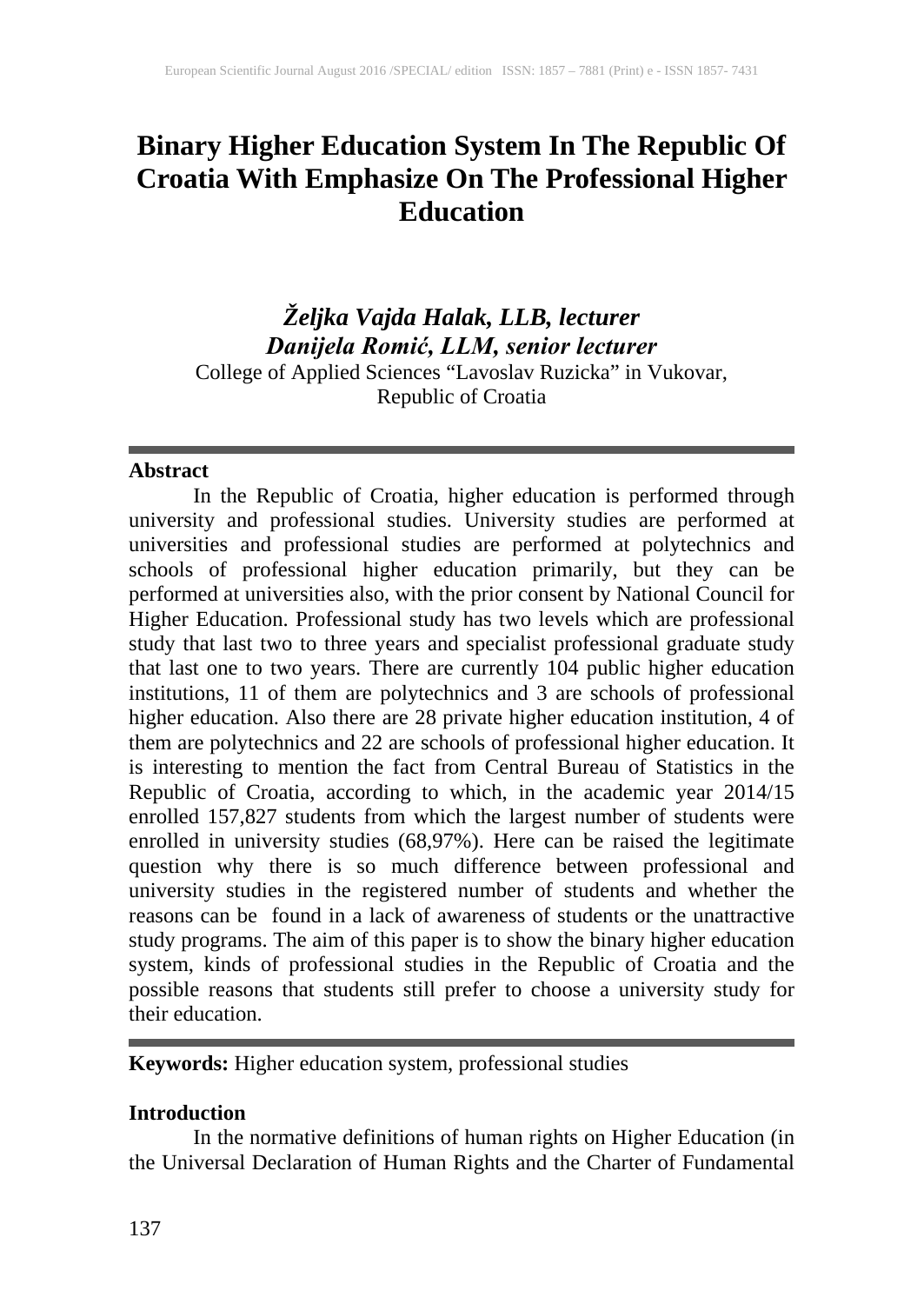Rights of the European Union) the most often emphasizes is that higher education must be accessible to all on the basis of "competences". This definition of the right to higher education is included in the Croatian Constitution and Article 66 states "under equal conditions, secondary and higher education is available to everyone in accordance with his abilities." Furthermore, the Act on Scientific Activity and Higher Education in its Article 77 contains anti-discrimination provision that all higher education institutions must ensure entry to the "way to guarantee equality of all applicants regardless of race, color, sex, language, religion, political or other opinion, national or social origin, property, birth, social status, disability, sexual orientation and age" (Farnell, 200[4](#page--1-0))<sup>4</sup>. Croatian higher education system was under the reform in 2003 and legal framework was set. Bologna process introduced in Croatia binary system with emphasize on professional studies in way that those studies should be closer to citizens in a way of opening polytechnics and schools of professional higher education in smaller cities (Vukovar, Gospić, Knin...).

## **Legal framework of the higher education system:**

Croatian education system is managed by the Ministry of Sciences, Education and Sports (MSES). It is the main administrative body responsible for planning, monitoring and funding of Croatian higher education system. MSES is collaborating with a number of other higher education bodies specialized for particular higher education issues. One of them is Agency for Sciences and higher education (ASHE). ASHE was modelled after the best European practices in quality assurance in sciences and higher education. Also there is Agency for Mobility and EU Programs.

Higher education in the Republic of Croatia is primarily regulated by the *Act on Scientific Activity and Higher Education* (Official Gazette 123/2003, 105/2004, 174/2004, 2/2007, 45/2009, 63/2011, 94/2013, 101/2014 and 60/2015; hereafter: Act). That Act came into force in August

<span id="page-1-0"></span><sup>&</sup>lt;sup>4.</sup> There are examples from many EU countries that are including the principle of equal opportunities and/or the social dimension into higher education acts. The French Education Act emphasizes the role of higher education in reducing the "social and cultural inequalities", while the Austrian Law on Universities mentions gender equality, equal opportunities and special attention to the needs of persons with disabilities as some of its fundamental principles. Spain particularly stands out as an example of good practice in its Education Act, which has a separate sub-section devoted to "equity in education." Even transition countries take these principles into account: the Hungarian Law on Higher Education mentions as one of the fundamental principles that of "widening opportunities to access higher education", and equal opportunities within the higher education system". More available on: Social dimension of higher education completely omitted from new laws; http://www.iro.hr/en/infoservice/ide-news/press-releases/info-social-dimension-of-highereducation-completely-omitted-from-new-laws/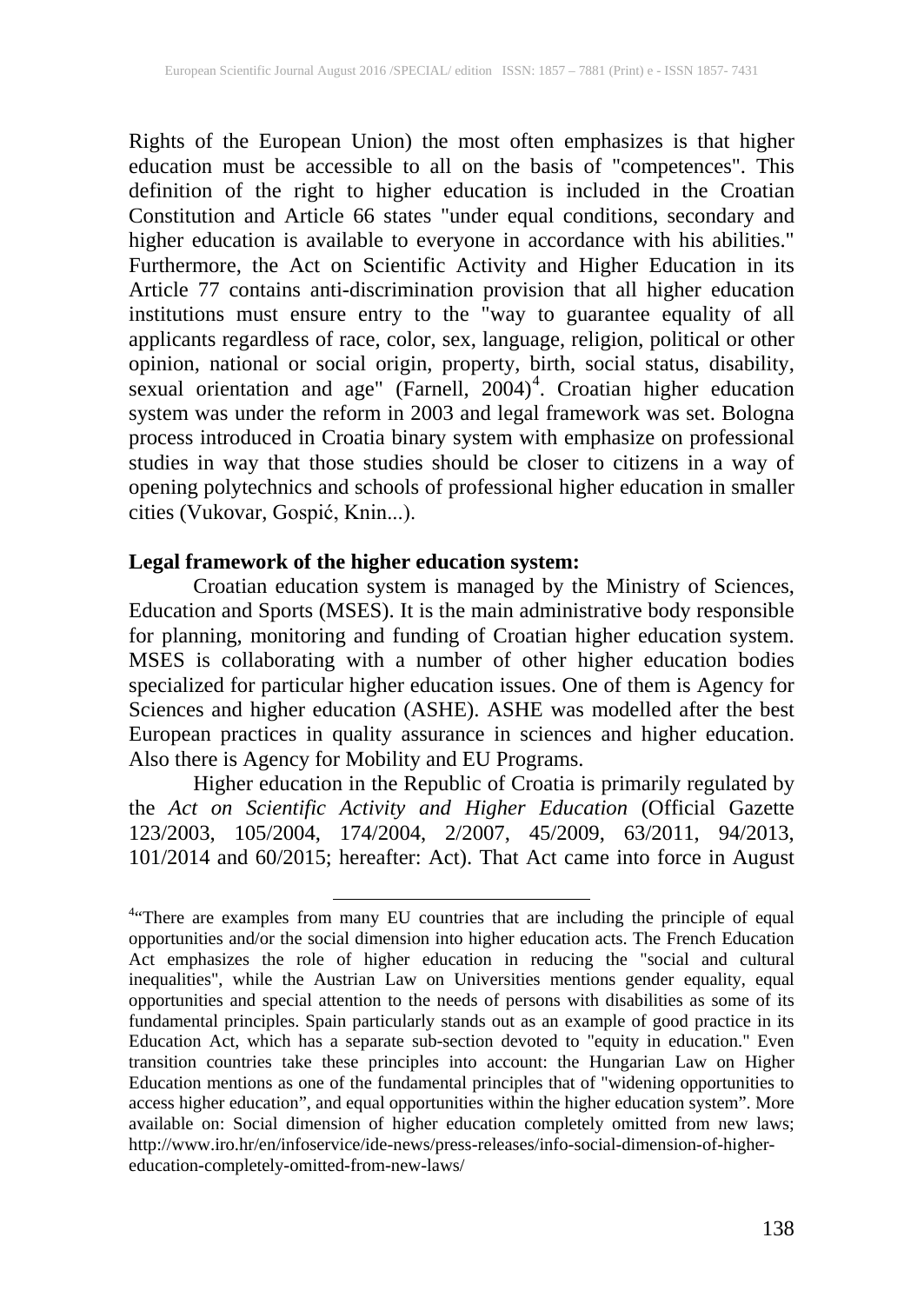2003 and has established a binary system, meaning that there are two types of higher education; university studies and professional studies. Also, there is *Act on Academic and Professional Titles and Academic Degrees* (Official Gazette 107/2007 and 118/2012) that was passed in 2007 and established system of qualifications for students graduating from Bologna study program and preparing framework for comparison between Bologna and pre-Bologna titles. The *Act on Quality Assurance in sciences and Higher Education* (Official Gazette 45/2009) was passed in 2009. It enabled complete autonomy of the ASHE in the external quality assurance processes in Croatia.

#### **Types of Higher Education institutions:**

Higher education institutions in Croatia are universities (along with their constituents- faculties and other legal entities), polytechnics and school of professional higher education.

Article 47 and 54 of the Act said that at each university, teaching and research is carried out by one of the constituent units of the university. *Faculties* organize and carry out university studies (may deliver professional studies also) and develop scientific research and professional work in one or more scientific and professional fields (Article 62, paragraph 1 of the Act). *University departments* participate in the implementation of study programs, develop scientific, artistic and professional work in a single field of science or in an interdisciplinary area of science and participate in the implementation of university studies (Article 64, paragraph 1 of the Act). *Art academies* organize and carry out university artistic studies (may deliver professional artistic studies also) and develop first-rate artistic creative endeavor and scientific research in arts (Article 62, paragraph 2 of the Act).

Polytechnics and schools of professional higher education are higher education institutions which deliver professional study programs. Polytechnics are those schools of professional higher education which deliver professional study programs in three or more scientific fields unlike schools of professional higher education which can deliver only one study program (Article 67, paragraph 1 and 2 of the Act).

Currently there are 132 higher education institutions in Croatia. Table 1. Public and private higher education institutions

| Public higher education institutions  |    | Private higher education institutions | No. |
|---------------------------------------|----|---------------------------------------|-----|
| Public university                     |    | Private university                    |     |
| *constituentes                        | 82 |                                       |     |
| Public polytechnics                   |    | Private polytechnics                  |     |
| Public schools of professional higher |    | Private school of professional higher | 22  |
| education                             |    | education                             |     |

Source: MOZVAG, Available on:

http://mozvag.srce.hr/preglednik/pregled/hr/tipvu/odabir.html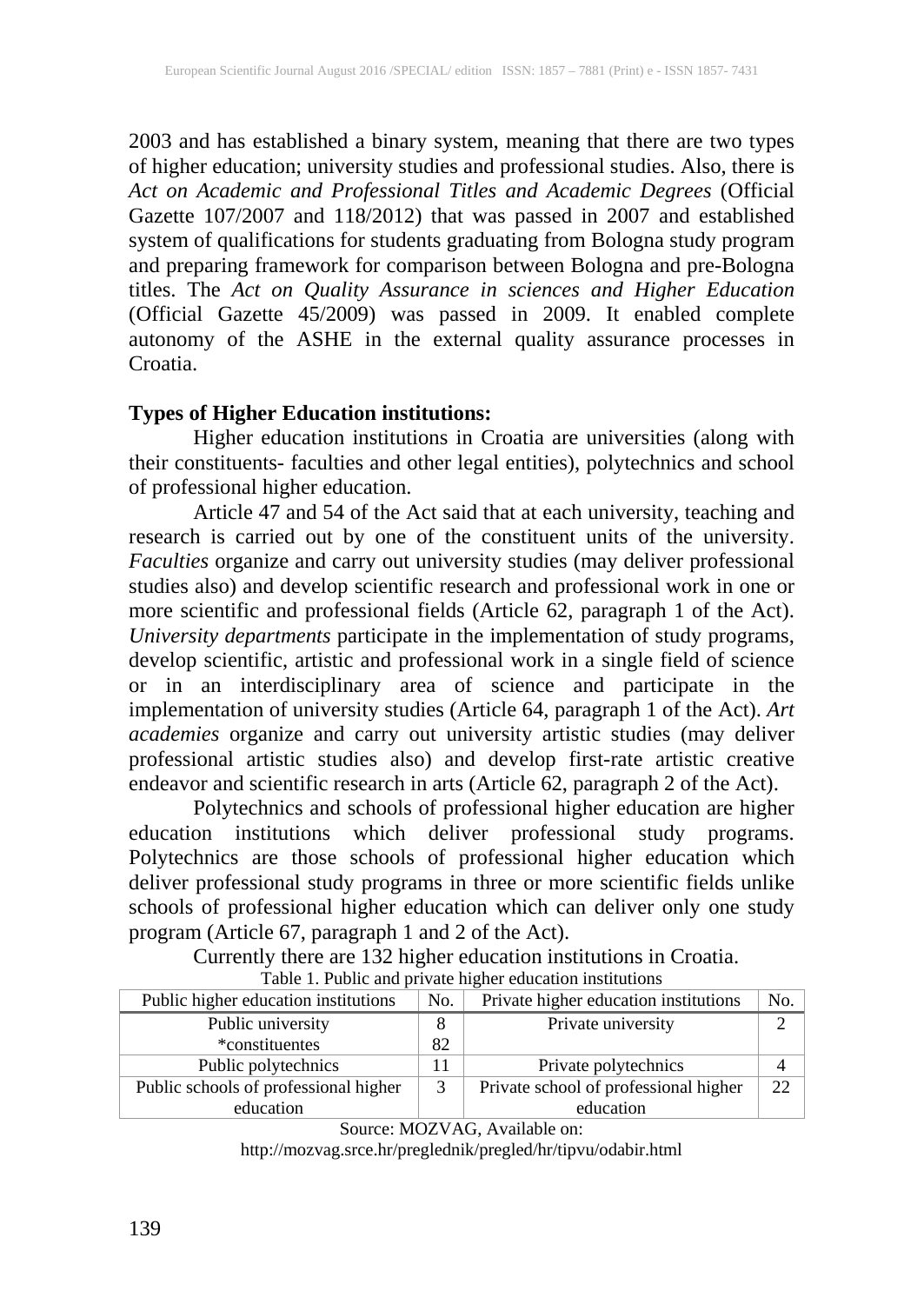Table 1 shows that there is 8 public universities, 2 private universities, 82 constituents of the public universities, 4 private polytechnics, 11 public polytechnics, 22 private schools of professional higher education and 3 public schools of professional higher education. The large number of higher education institutions is mostly due to the fact that the four largest universities (Zagreb, Rijeka, Osijek and Split) are not integrated and their constituents are legal entities.

### **Cycles of Higher Education**

In Croatian higher education system we have three cycles of higher education- undergraduate, graduate and postgraduate.<br>First cycle of higher education is delivered as professional or

*First cycle* of higher education is delivered as professional or university study. The minimum educational requirement for admission into first cycles are set by higher education institutions. Normally, the minimum requirement for admission into first cycle is the completion of a four-year secondary school and students are obligated to State Mature. Undergraduate professional study usually last for three years in which students accumulate 180 ECTS. Upon completion students are awarded a professional title of *professional baccalaureus/baccalaurea* with a reference to specializations. Undergraduate university studies are leading to the title of *university baccalaureus/baccalaurea* and they have a duration of three to four years. Students holding a first cycle professional degree may apply for admission into specialist professional graduate studies, to a second cycle graduate university studies under special conditions (some extra exams) or enter the labor market. Students with university degree can apply for admission into graduate university studies, specialist professional graduate studies or enter the labor market. We can see that the first cycle gives almost the same opportunities for the students of both, professional and university studies.

*Second cycle* is delivered as graduate university study or specialist professional graduate study. Graduate university study normally last for two years in which students accumulate 120 ECTS. The total number of credits accumulated during first and second cycle is at least 300. Upon completion students are awarded with academic title *magistar/magistra* with reference to a specialization. Students holding a second cycle university degree can continue their studies at postgraduate university studies or enter the labor market. Specialist professional graduate study normally last for two years in which students accumulate 120 ECTS. Upon completion of specialist professional graduate studies students are awarded a document called diploma and the professional title *stručni specijalist/stručna specijalistica* in a certain field.

In Croatian higher education system we can find *programs outside the Bachelor and Master Structure*. This are integrated undergraduate and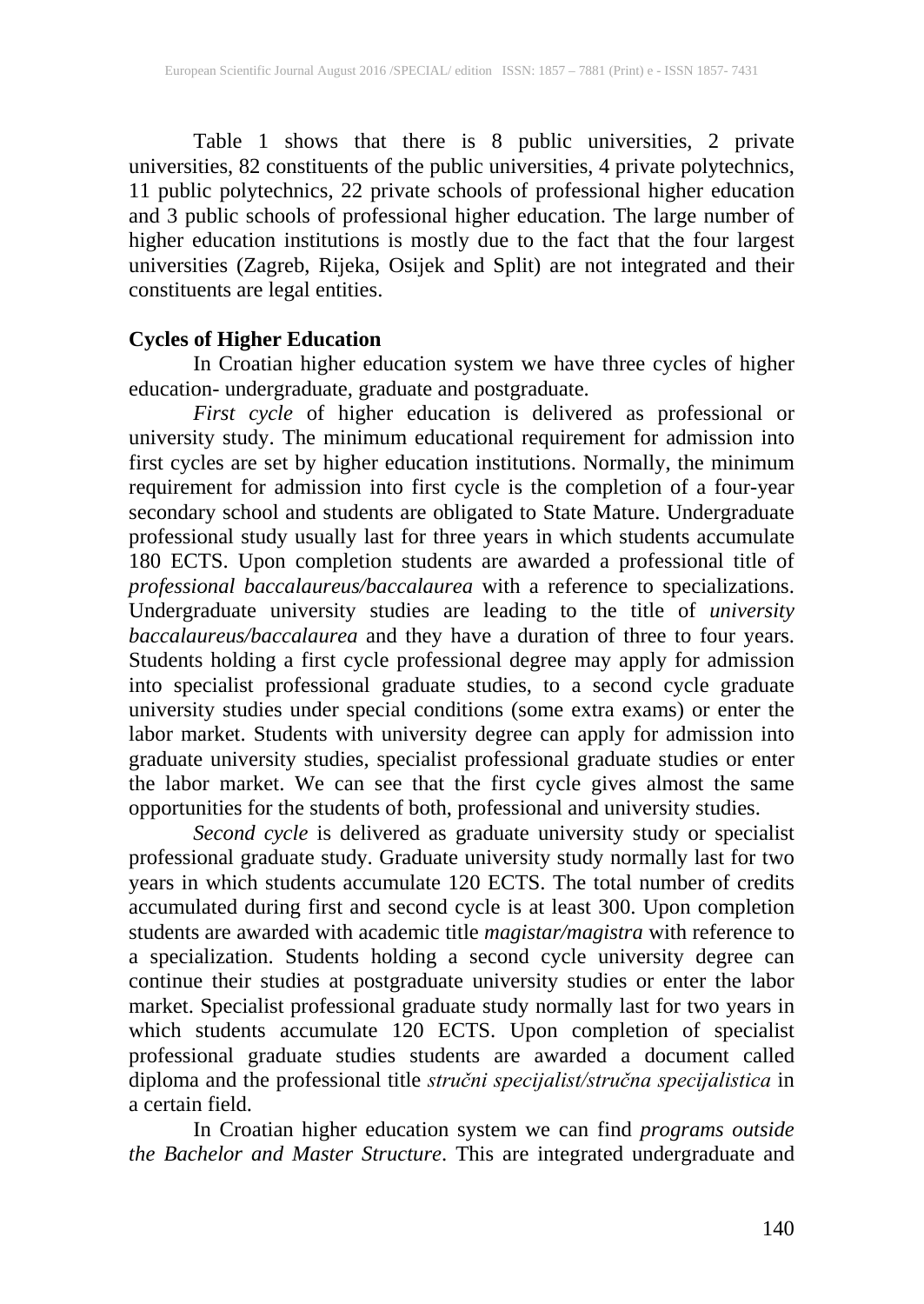graduate university study (first and second cycle) that normally last for five or six years in which students accumulate of 300 ECTS. Upon completion students are awarded with the academic title *magistar/magistra* with reference to a specialization. Students can continue their studies at postgraduate university studies or enter the labor market. There is one more program, postgraduate university specialist study that normally last one to two years (courses only). It is important to note that these kind of studies do not refer to doctoral (third cycle) studies. These are for employed persons who have already completed graduate university studies or graduate specialist professional study and wish to further their education in a certain field. Upon completion students are with the title of *university specialist* in a certain field.

*Third cycle* (PhD) can be delivered only by universities. The minimum educational requirement is the completion of an appropriate graduate university study. Normally it last for three years and upon completion students are awarded with the academic title *doctor of sciences*   $(dr.sc)$  in their field of sciences<sup>[5](#page-1-0)</sup>.

### **Binary higher education system**

In *binary or dual system* university studies are provided by universities and professional studies are provided by specialized institutions. That is the case, for example, in Lithuania, Estonia and Belgium. There are also *mixed systems* that do not make a clear-cut distinction between universities and other institutions so universities may offer professional studies or professional study institutions may offer university studies. Third option is *partial unitary system* where professional studies are provided by specialized institutions located within universities. That is the case in France and Slovenia. Last one is the *unitary system* in which all types of higher education are offered by the same institutions. Today in EU countries we cannot find an example for that system (Camilleri et al., 2014).

<span id="page-4-0"></span>We consider Croatia to have a binary or dual education system, with one exception in which universities may deliver professional studies with the prior consent by National Council for Higher Education. Binary education system is the result of the comprehensive reform within the framework of the Bologna Process. In the 2005/06 academic year reformed study programs were introduced and students could no longer enroll in pre-Bologna programs. Higher education institutions are universities, polytechnics and schools of professional higher education. As we said, universities are primarily delivering university studies (but may deliver professional studies)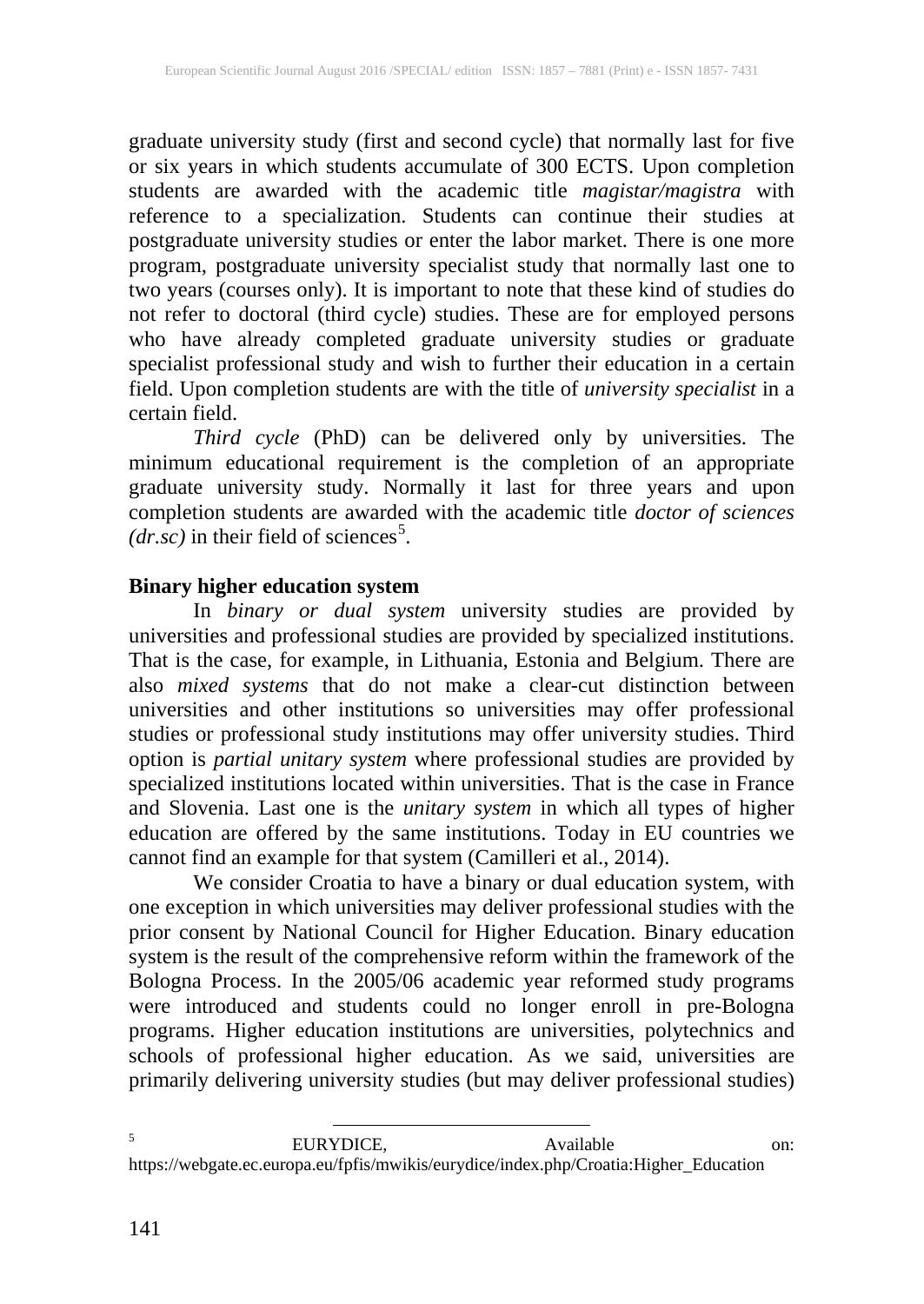and polytechnics and schools of professional higher education may deliver

| University studies<br>1130                        | .<br>Professional studies<br>242             |  |  |
|---------------------------------------------------|----------------------------------------------|--|--|
| Undergraduate university study<br>349             | Short professional study                     |  |  |
| Integrated undergraduate and graduate study<br>52 | Undergraduate professional study<br>167      |  |  |
| Graduate university study<br>386                  | Specialist graduate professional study<br>74 |  |  |
| Postgraduate specialist study<br>222              |                                              |  |  |
| Postgraduate university study<br>121              |                                              |  |  |

Table 2. Number of study programs in Croatia

Source: MOZVAG, Available on: http://mozvag.srce.hr/preglednik/pregled/hr/vrsta/odabir.html

Tabel 2 shows that in the Croatia we can find 1372 study programs. There si 1130 university studies and 242 professional studies. The percentage of professional studies is 17,64% of all studies which is really small percentage.

| I able 3. Professional studies at universities |                    |                      |                      |  |  |  |
|------------------------------------------------|--------------------|----------------------|----------------------|--|--|--|
| University                                     | Short professional | Professional studies | Specialist graduate  |  |  |  |
|                                                | study              |                      | professional studies |  |  |  |
| University in Osijek                           |                    |                      |                      |  |  |  |
| University in Pula                             |                    |                      |                      |  |  |  |
| University Sjever                              |                    |                      |                      |  |  |  |
| University in                                  |                    | 3                    |                      |  |  |  |
| Dubrovnik                                      |                    |                      |                      |  |  |  |
| University in Rijeka                           |                    | 10                   | $\mathfrak{D}$       |  |  |  |
| University in Split                            |                    | 16                   | 8                    |  |  |  |
| University in Zadar                            |                    | 2                    |                      |  |  |  |
| Universitiy in                                 |                    | 8                    | 3                    |  |  |  |
| Zagreb                                         |                    |                      |                      |  |  |  |
| TOTAL:                                         |                    | 55                   | 16                   |  |  |  |

Table 3. Professional studies at universities

72 professional studies

Source: MOZVAG, Available on: http://mozvag.srce.hr/preglednik/pregled/hr/vrsta/odabir.html

Table 3 shows the number of professional studies taught at univerities. Universities may also deliver professional studies, but that should be an exception. It is interesting to see that 29,75% (72 professional study programs from 242 total) of all professional studies are delivered by universities. The intention of the first Act from 2003 was complete separation of professional and university studies. Universities were supposed, by the Act, to deliver only universitiy studies and professional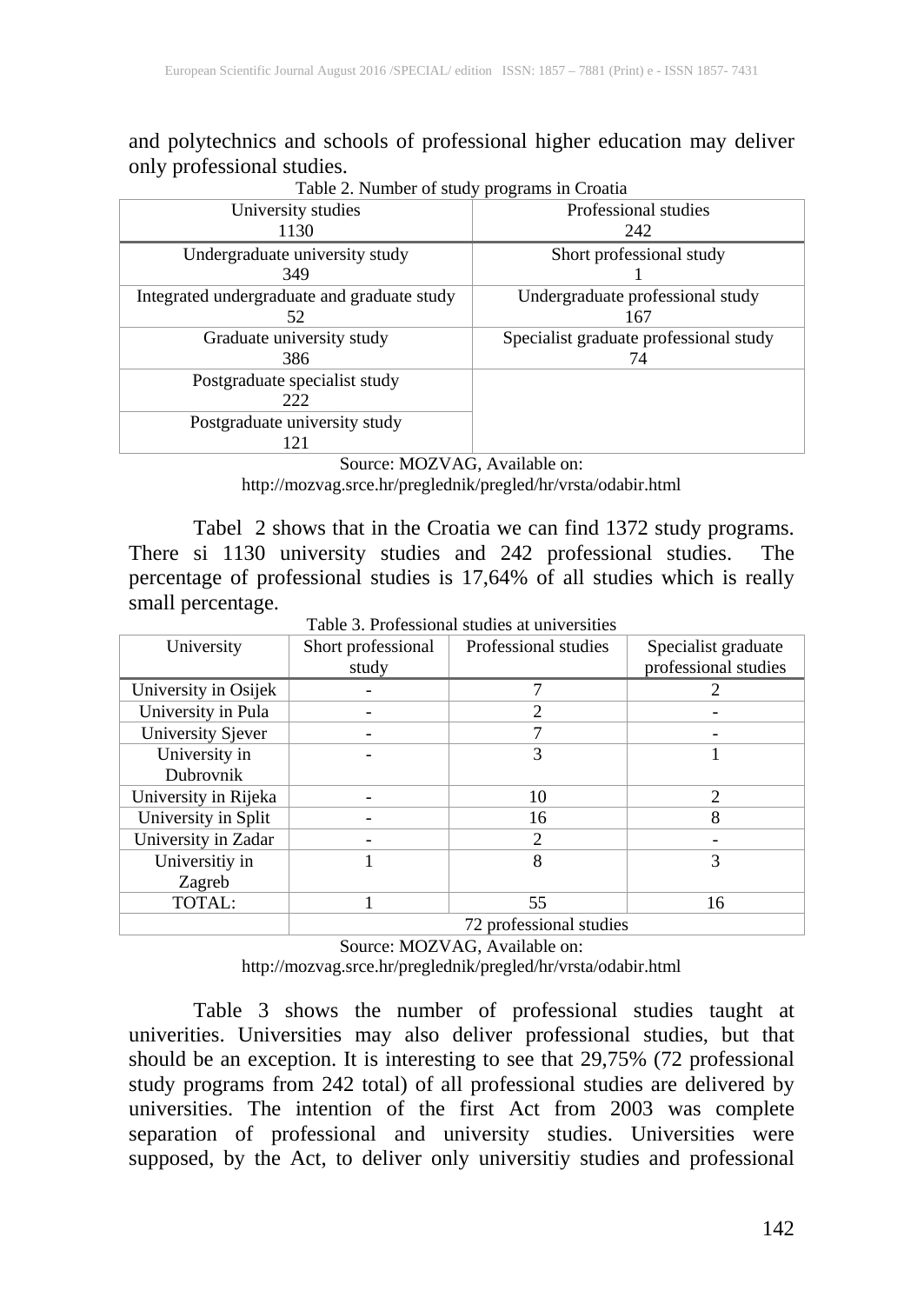studies left to polytechnics and schools of professsional higher education. For the universities that would mean the loss of a number of students and with that some of he personnel. Biggest problem was that univerities would lose a good part of the money proceeds from tuition fees of those students. Universities should not worry for too long. Constitutional Court found unconstitutional the Article of the Act which determine the deadline by which the universities could admit students to professional studies. That meant that univerites could contiue to deliver professional studies (Croatian Constitutional Court Decision, 2007). "The decision was explained by the fact that university education incorporates professional education as well, so every university meets requirements for the organisation, execution and implementation of professional studies. Inversely, professional studies do not incorporate university education, so no polytechnic or college meets the requirements for the organisation and implementation of university studies including doctoral studies" (Ivančić et al., 2014).

#### **University vs. professional studies – educational opportunities**

The main difference between university and professional studies is for what that study will equip students. University studies equip students for work in science and higher education, in the business world, public sector and society and professional studies provide students with the knowledge and skills they will require to work in professional occupations. There is legitimate question is it really like mentioned. At the professional studies it is expected that students would have more practical training and lectures from experts in particular fields. However, as we can see, especially in the professional studies at universities, lecturers are held by professors teaching at university studies also. Literature on professional and university studies is often the same and the names of the colleges has been modified with the addition at professional studies of "introduction..." or "fundamentals...". It is necessary to systematically initiate changes of study programs of professional studies and introduce the students of the final year of secondary education in the basic differences between professional and university studies.

## **Analyze of professional studies and students enrolled in these studies**

In the winter semester of the 2014/2015 academic year, a total of 157 827 students enrolled in institutions of higher education. Out of the total number of students enrolled in institutions of higher education in the Republic of Croatia, 79.3% enrolled in faculties, 14.7% in polytechnics, 4.7% in schools of professional higher education and 1.3% in art academies. There were 71.9% of full-time and 28.1% of part-time students enrolled. The largest number of full-time students were enrolled in faculties, 83.4% of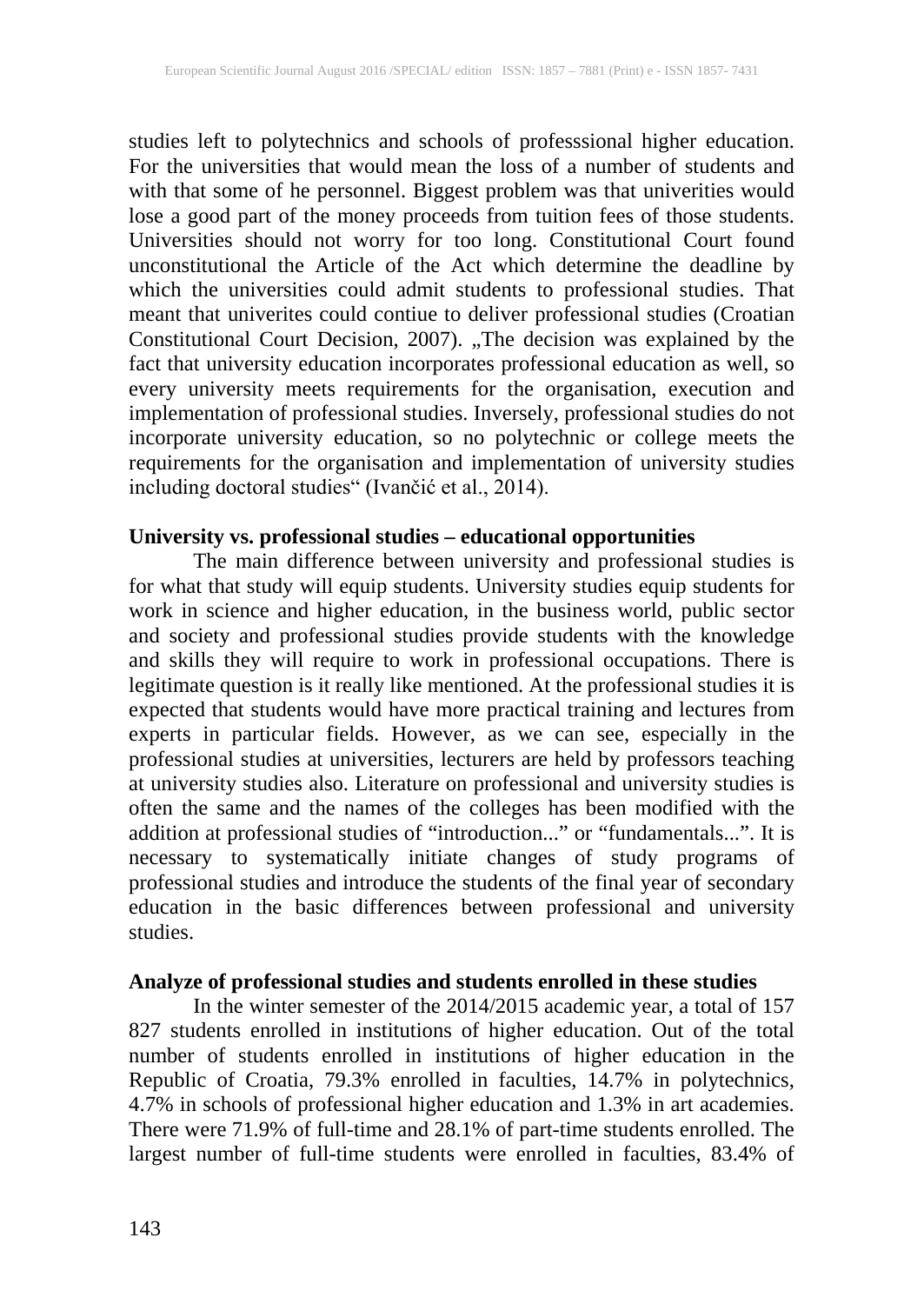them (6.5% in professional and 76.9% in university studies), 11.3% in polytechnics, 3.5% in schools of professional higher education and 1.8% in art academies.<sup>[6](#page-4-0)</sup>. If we look at numbers we can see that there is 18 252 students on professional studies at universities and 30 486 at polytechnics and schools of higher professional education. We can find an explanation in this numbers for universities not wanting to let go of professional studies. Table 4 shows that number of students enrolled on institutions of higher education does not differ much. Percentage of students on professional studies in academic year 2014/2015 was 30,88%, in 2013/2014 it was 32% and in 2012/2013 it was 31,51%. We can see that university studies are much more attractive for students.<br>Table 4. Students enrolled on institutions of higher education

|                                | 2014/2015 | 2013/2014 | 2012/2013 |
|--------------------------------|-----------|-----------|-----------|
| Schools of professional higher | 7 360     | 10 660    | 9601      |
| education                      |           |           |           |
| Polytechnics                   | 23 1 26   | 24 4 65   | 23 4 05   |
| <b>Faculties</b>               | 125 258   | 124 743   | 125 074   |
| University studies             | 107 006   | 107 557   | 107 603   |
| Professional studies           | 18 25 2   | 17 18 6   | 17471     |
|                                |           |           |           |
| Art academies                  | 2 0 8 3   | 2043      | 2100      |
| Total number of students       | 157827    | 161 911   | 160 180   |

Source: authors review of data from Croatian Bureau of statistics

#### **Conclusion**

Croatian education system has passed a reform that was never completed by the end. There were good intentions of introducing complete binary system in which professional studies would be performed only by polytechnics or schools of professional higher education and university studies by universities. Such intent of the legislature has failed and we can see that all eight universities performed professional studies today. Now days, there is the idea of merging polytechnics and schools of professional higher education under the universities (as centers or constituents). If we look at other European countries that develop professional studies outside the universities, that would be the step backwards for the Croatian higher education system. It is required to make revision of study programs of professional studies, higher hourly rate of professional practice for students and more lectures by experts. Percentage of students enrolled in professional studies at three last academic years was around 30%. In the European countries is notable rise in the number of students of professional studies, but in Croatia it is the same. The factors that determine increasing enrollment on

<span id="page-7-0"></span> $6$  Students enrolled on professional and university study, winter semester of 2014/2015 academic year. Croatian Bureau of statistics, Number 8.1.7. Zagreb, 14th August 2015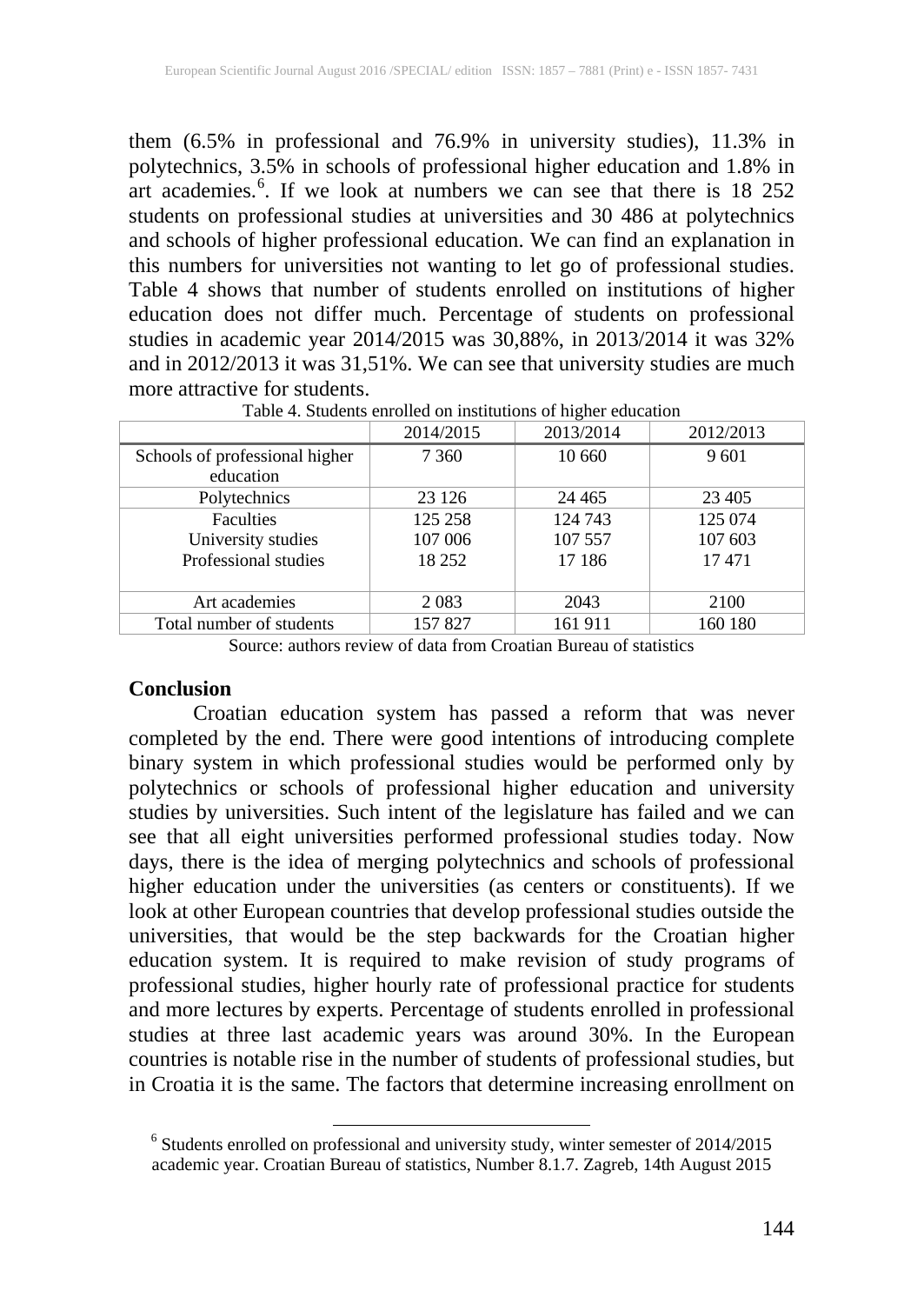professional studies are: duration of professional studies, lower costs of studying and better preparation for labor market. In Netherlands 65% of students are studying at professional studies and in Croatia 30%<sup>[7](#page-7-0)</sup>. Higher education system has many qualities, but there is still a lot of room for improvement.

## **References:**

Farnell, Thomas: Ljudsko pravo na visoko obrazovanje u Hrvatskoj. Institut za razvoj obrazovanja, 2004. Available on: http://www.iro.hr/userdocs/File/pno\_kolumna/Ljudsko\_pravo\_na\_VO.pdf

Camilleri, Anthony; Delplace, Stefan; Frankowicz, Marek; Hudak, Raimund;<br>Tannhauser, Christin: Professional higher education in Europe, Tannhauser, Christin: Professional Characteristics, practice examples and national differences, Knowledge Innovation Centre Malta, October 2014.

Ivančić, Ivo; Gregov, Zrinka; Varlandy-Supek, Mirna: Eligibility of professional specialist degree holders for taking teaching positions in professional study programmes in the Republic of Croatia. Education for entrepreneurship, Vol.4 No.3, 2014., p.43-51

EURYDICE, Available on: https://webgate.ec.europa.eu/fpfis/mwikis/eurydice/index.php/Croatia:Higher \_Education (16th April 2016)

Dutch institutions: Available on: https://www.studyinholland.nl/educationsystem/dutch-institutions/research-universities (16th April 2016)

MOZVAG, Available https://www.facebook.com/

http://mozvag.srce.hr/preglednik/pregled/hr/vrsta/odabir.html

Students enrolled on professional and university study, winter semester of 2014/2015 academic year. Croatian Bureau of statistics, number 8.1.7., Zagreb, 14th August 2015

Students enrolled on professional and university study, winter semester of 2013/2014 academic year. Croatian Bureau of statistics, number 8.1.7., Zagreb,  $13<sup>th</sup>$  August 2014

Students enrolled on professional and university study, winter semester of 2012/2013 academic year. Croatian Bureau of statistics, number 8.1.7., Zagreb, 27th February 2014

Act on Scientific Activity and Higher Education, Official Gazette 123/2003, 105/2004, 174/2004, 2/2007, 45/2009, 63/2011, 94/2013, 101/2014 and 60/2015

Act on Academic and Professional Titles and Academic Degrees, Official Gazette 107/2007 and 118/2012

<sup>7</sup> Dutch institutions: Available on: https://www.studyinholland.nl/education-system/dutchinstitutions/research-universities (16th April 2016)